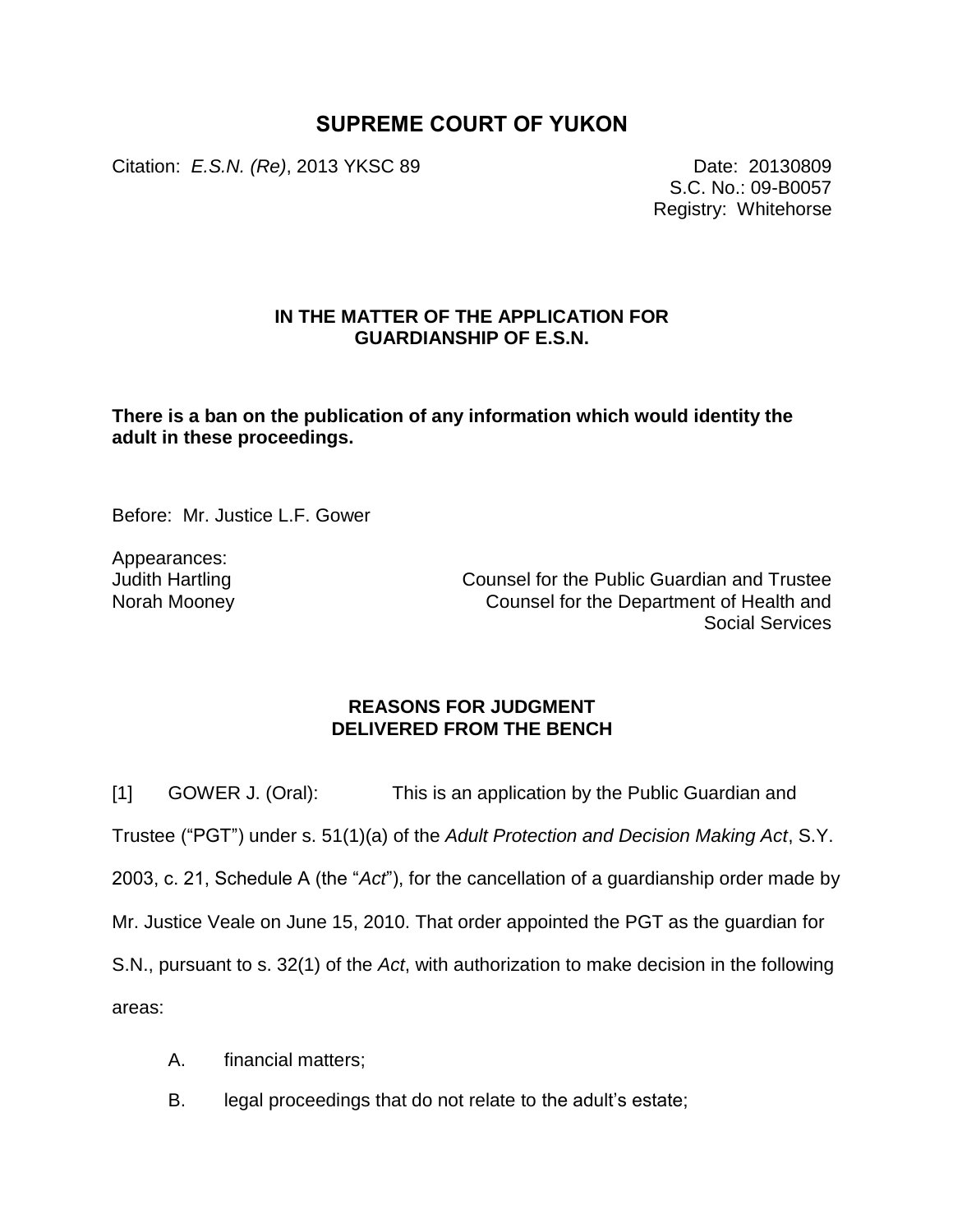C. health care in accordance with the *Care Consent Act*; and

D. personal affairs.

[2] The order further specified that decisions were to be made based on consultation

and recommendations from S.N.'s support team, including workers from Supported

Independent Living, which is an arm of Health and Social Services in the Yukon, the

Fetal Alcohol Syndrome Society of Yukon ("FASSY"), support workers in Old Crow, and

others that compose the support team at the time the decision is made.

[3] The order did not further specify the particular nature of the powers under each

of the four areas where the PGT was authorized to make decisions for the adult.

 $[4]$  Section 51(1)(a) reads:

"A guardian must apply to the Supreme Court for a review of the terms and conditions of an order appointing the guardian if, since the order was made,

(a) the adult's needs, circumstances or ability to manage their affairs has changed significantly, and a change or cancellation of the order appears to be in the best interest of the adult;"

[5] For the reasons which follow, I am not satisfied that the PGT has met the onus arising from that provision.

[6] By way of some background, S.N. is now 56 years old. She was a resident of the remote community of Old Crow until approximately 2003, when she moved to Whitehorse.

[7] On September 25, 2006, S.N. was struck by a motor vehicle. She retained legal

counsel who recommended that a litigation guardian be appointed for her due to some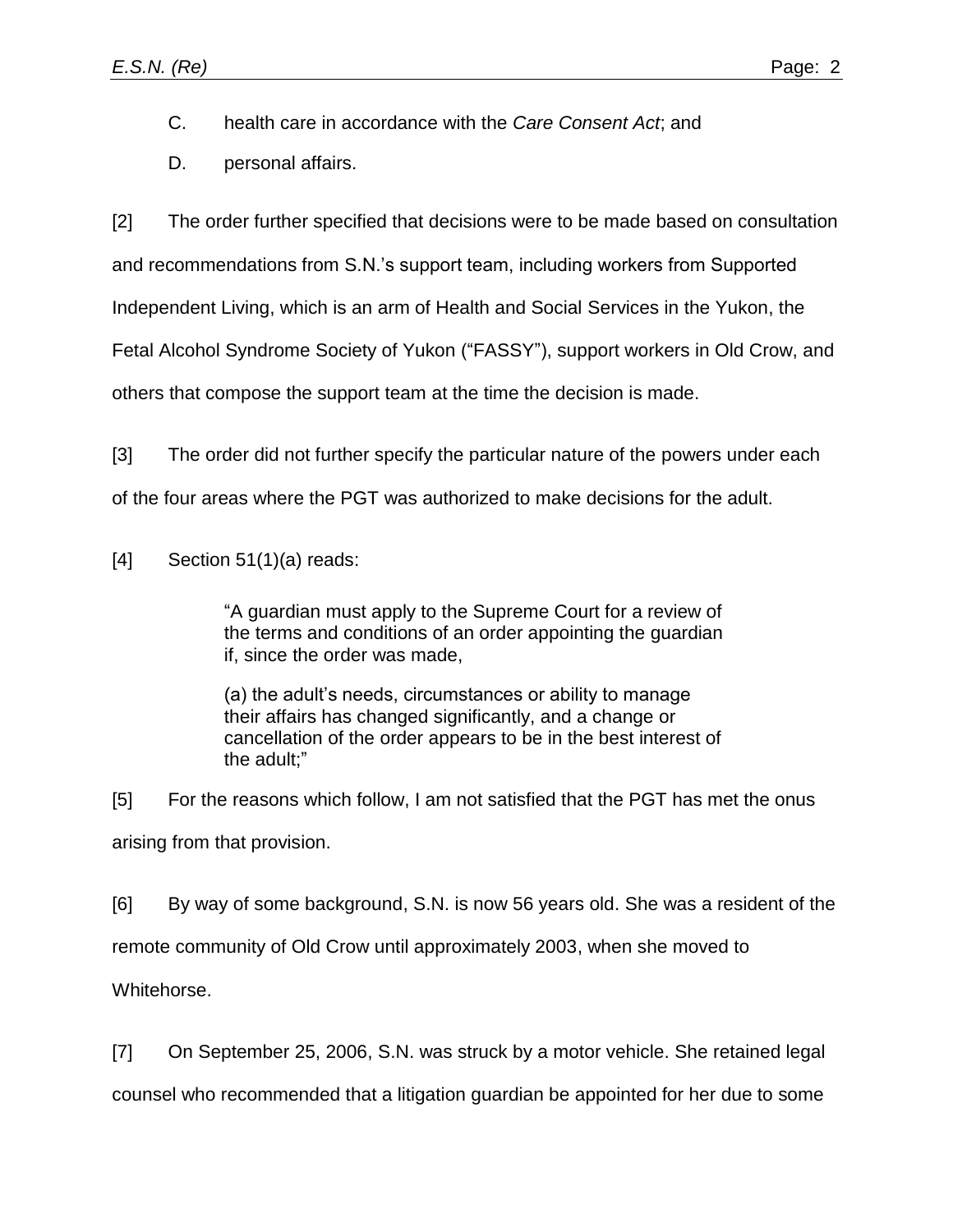perceived cognitive deficiencies. On May 12, 2009, the PGT was appointed as a litigation guardian for S.N. As the litigation guardian, the PGT agreed to a settlement of \$90,000, less disbursements. Due to the large settlement and S.N.'s suspected cognitive deficiencies, the PGT made an application to become a temporary guardian of S.N. for financial purposes and was so appointed on September 22, 2009.

[8] On the expiration of that temporary guardianship order, which was for a period of 180 days, the PGT made an application to become the permanent guardian for S.N.'s personal, health, legal, and financial matters. S.N. was resistant to that appointment and was able to retain counsel at the time to formally oppose the application. However, the PGT was ultimately appointed as a permanent guardian on June 15, 2010, with the authorities that I have indicated.

[9] The net amount of the settlement of some seventy-plus thousand dollars after legal fees was presumably paid to S.N. through the PGT's office and, over the intervening years, that sum has now been exhausted. S.N.'s income is now limited to what little she is able to earn as a domestic house cleaner and some income that she receives from Social Assistance, and her First Nation, which is the Vuntut Gwitchin First Nation in Old Crow.

[10] Counsel for the PGT has placed a lot of emphasis on the guiding principles under s. 2 of the *Act*, and I will quote three of those provisions, as they relate to this matter:

> "2 This act is to be administered and interpreted in accordance with the following principles:

(a) all adults are entitled to live in the manner they wish and to accept or refuse support, assistance, or protection as long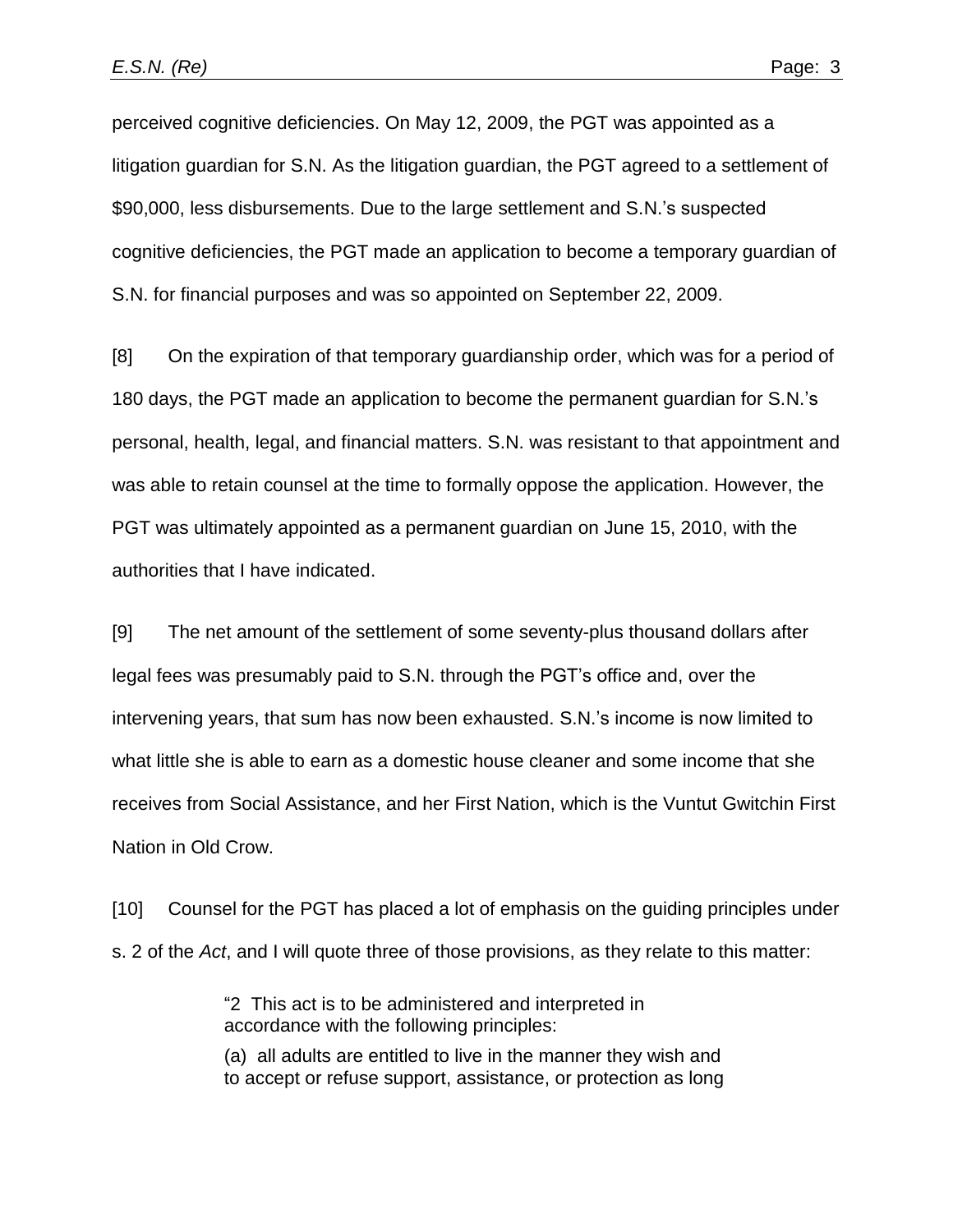…

as they do not harm others and they are capable of making decisions about those matters;

(c) all adults should receive the most effective, but the least restrictive and intrusive form of support, assistance, or protection when they are unable to care for themselves or manage their affairs;

(d) the Supreme Court should not be asked to appoint, and should not appoint guardians unless alternatives, such as the provision of support and assistance, have been tried or carefully considered;"

[11] It is the position of the PGT's office that there is no longer any necessity to continue this guardianship. The PGT does not assert that S.N. is currently capable in all respects. However, counsel submits that S.N. is sufficiently capable of dealing with her affairs under the four areas of the guardianship order such that she can manage without a guardian. This is providing that S.N. has continuing access to the supports of her family, the FASSY personnel, the various agencies within Health and Social Services, such as the Adult Protection Unit, the Supported Independent Living Unit, as well as the assistance of her First Nation while she is in Old Crow. It is the PGT's position that by proceeding on that route, the Court would be honouring the intent of the *Act*, which is to provide adults with the least restrictive and intrusive form of assistance and support possible.

[12] The problem that I have with that approach is that we began this application with the acknowledgment that we have an existing guardianship order, and that order, pursuant to s. 27, would not have been made but for this Court previously making a determination that S.N. was an adult who was incapable of managing all or part of her affairs. Although the order does not expressly address that issue, it was made on the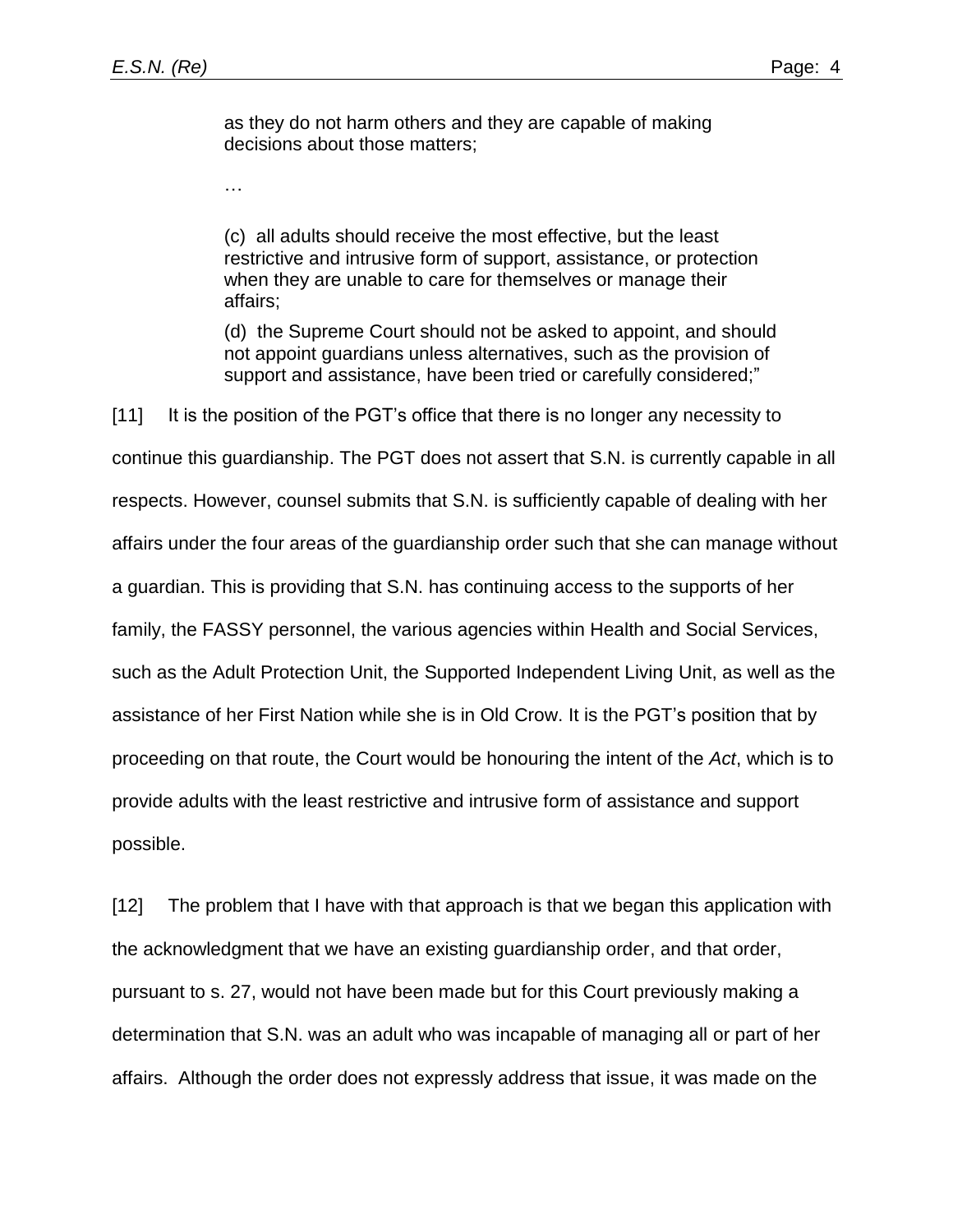basis of an Incapability Assessment Report dated February 12, 2010, prepared by Wade Scoffin, an occupational therapist, i.e. who opined that S.N. is incapable in that regard.

[13] I neglected to indicate at the outset that this application is opposed by the Department of Health and Social Services, who is represented in this hearing by Norah Mooney. Ms. Mooney has pointed out several areas within the Incapability Assessment Report which indicate support for the ultimate conclusion of Mr. Scoffin, that S.N. was incapable and needs a guardian to manage her financial affairs, her legal affairs, her health care, and her personal affairs.

[14] In the interest of time and given that Ms. Mooney just made her submissions on these points of detail in the Incapability Assessment Report, I will not repeat those areas which she has drawn to the Court's attention, but suffice it to say there are numerous areas of concern.

[15] In addition, Wade Scoffin had the benefit of access to an earlier report dated May 13, 2008, which was entitled an "FAS [or Fetal Alcohol Syndrome] Evaluation." That report indicated that S.N. continued to struggle to manage her daily needs and that that placed her at risk for mental health issues, as well as ongoing alcohol issues:

> "She is essentially a young child trying to cope with adult expectations. Unless [S] receives more structure, support, and security in her life, there are significant concerns regarding her well-being."

And further:

"[S.] is very socially vulnerable and is at high-risk for victimization in society.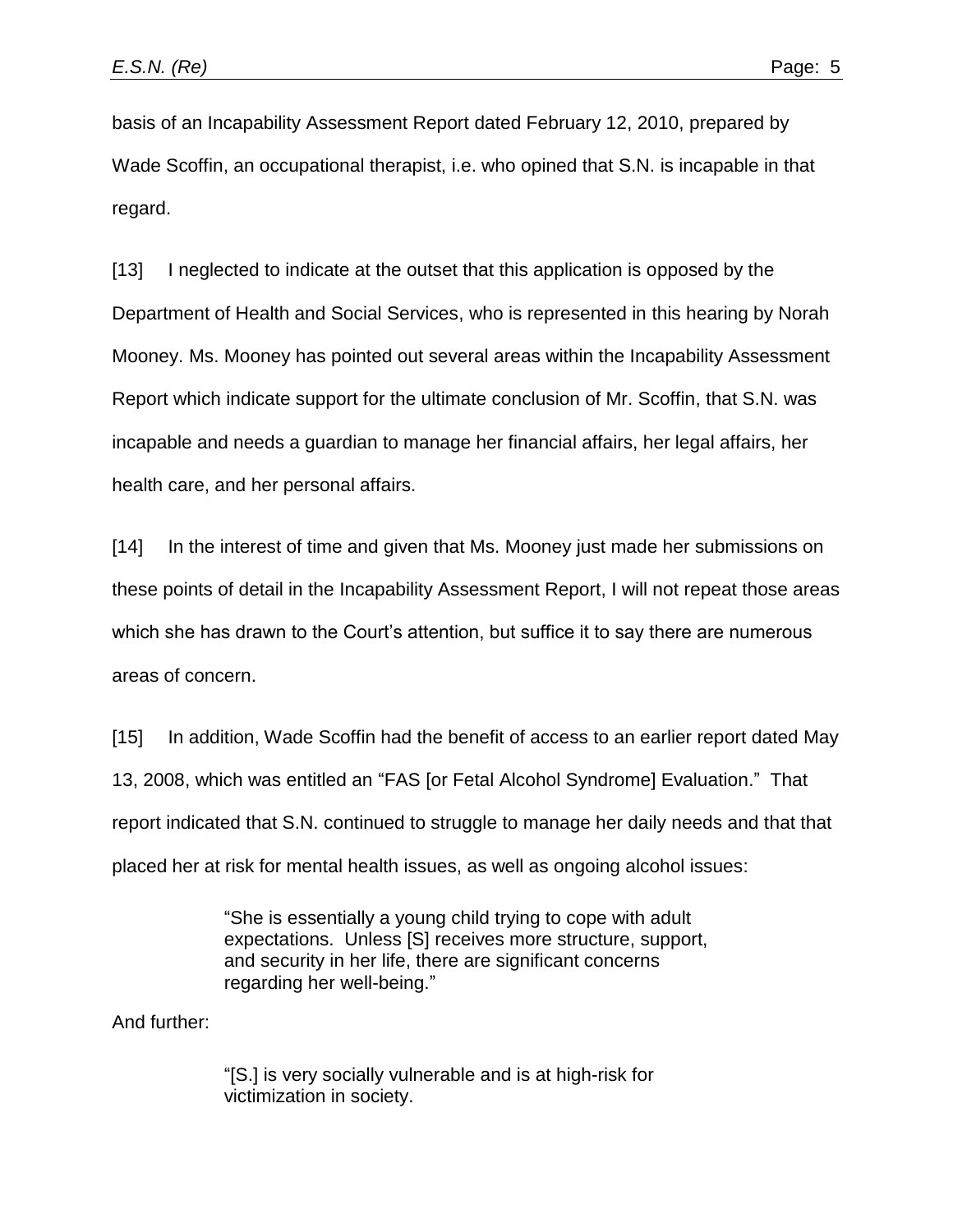...

[S.] does not have friends and relies on the activities at FASSY and interactions with her FASSY worker for social opportunities. She is essentially socially isolated, which places her at risk for mental health issues."

Further:

"… [S.] continues to have contact with her ex-husband [otherwise known as her common-law partner elsewhere] due to the need to interact about the children."

At that time, S. had two older teenage children.

"Apparently these interactions [those being with the excommon-law] are often conflicted. [S.] is very vulnerable in these interactions and is unable to protect herself. This situation also needs monitoring and if necessary, intervention sought to protect [S.]"

### Further:

"[S.] has severe brain dysfunction and is not employable in a competitive environment."

[16] The authors of the FAS Evaluation concluded in their summary:

"Theoretically, [S.]'s formal diagnosis of 'sentinel FAS physical findings, static encephalopathy, unknown alcohol exposure' does not fall within the range of FASD. However, this is because prenatal alcohol exposure was not confirmed. Given her physical findings as well as the broad nature of her functional deficits, it is likely that [S.]'s difficulties are indeed due to a prenatal exposure, such as alcohol, rather than a genetic or familial cause. As such, FASD remains the most likely cause of [S.]'s difficulties.

[S.] has a severe disability and requires significant supports in all areas of personal functioning. She needs assistance to establish a safe home setting, in-home support, positive social contacts, and a purpose to her day."

[17] As I understand it, Mr. Scoffin had access to an additional report, also done in

2008, entitled "Psycho-Educational Assessment." That report indicates: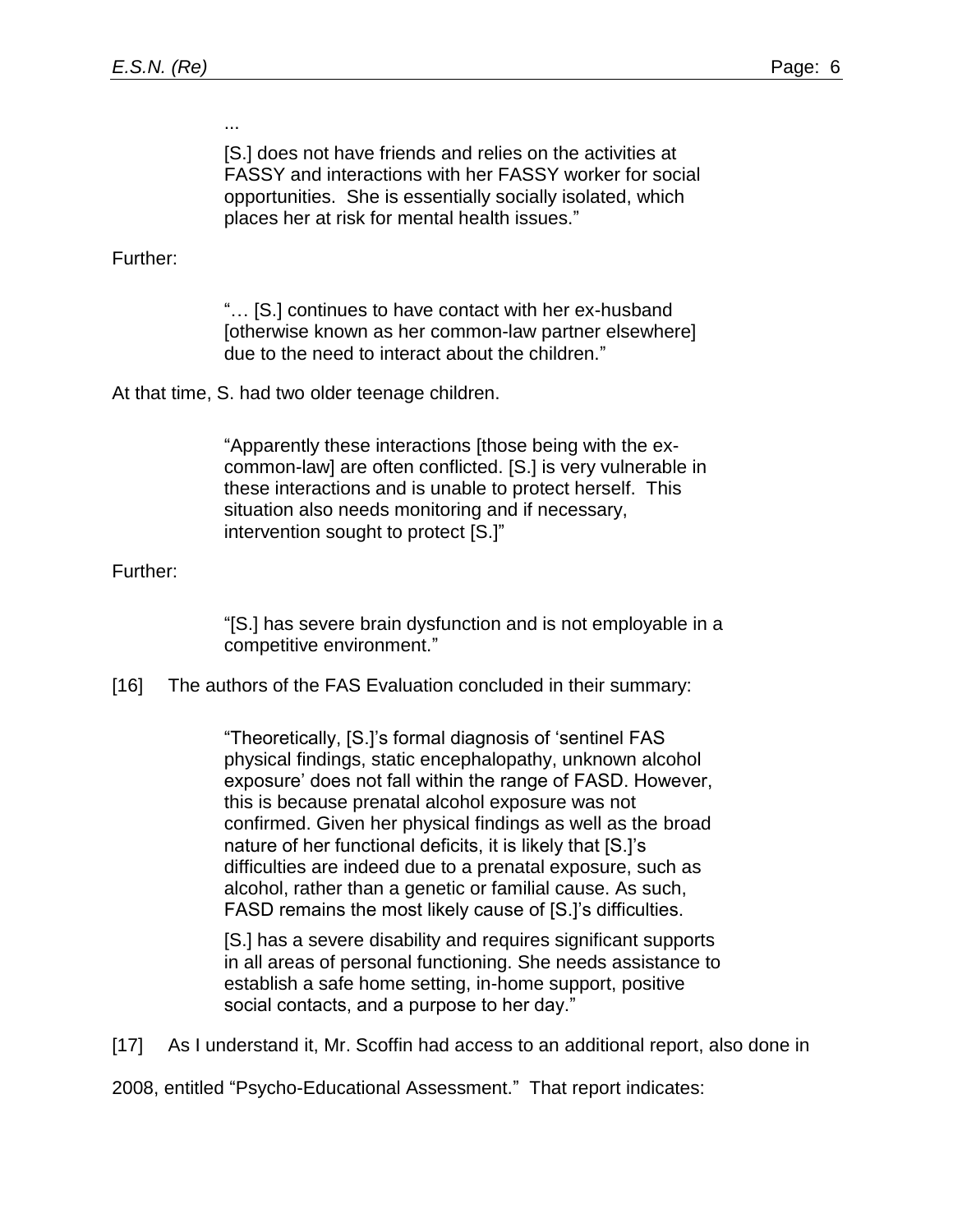"[S.] and her five siblings grew up with their parents in Old Crow. [S.]'s mother struggled with alcohol use. [S.] attended school in Old Crow until Grade 6. She is unable to recall the details of her education. [S.] moved to Whitehorse five years ago."

[18] Later, under a table which lists an area entitled "Psychosocial Factors," the report continues in bullet points:

- "• born to mother who struggled with alcohol use, experienced an unstable childhood
- divorced from her husband five years ago, but he continues to be a negative influence in her life
- two sons (ages 15 and 20) who were in and out of her care
- has struggled with alcoholism throughout her life."

[19] I have reviewed a number of affidavits in support of the application. The second affidavit of Julie Pruden of the PGT's office purports to generally set out a positive description of S.N.'s ability to cope with a number of day-to-day matters. Ms. Pruden has also quoted from sections of the Incapability Assessment Report which, in a number of respects, again appear to be positive.

[20] Elsewhere, reference has been made to the 2008 Psycho-Educational Assessment, which detailed at one point some ten areas of what were referred to as "Adaptive Skill Areas", and noted that in the areas of "Self-Direction" S.N. was rated with a score of eight out of ten, which was described as an average score. In the area of "Community Use", again an average score, and in the area of "Home/School Living", a score of seven, which was "Below Average". However, the overall table of Adaptive Skill Areas includes ten areas, and all of the other areas were referred to either as "Borderline," "Extremely Low," or "Below Average".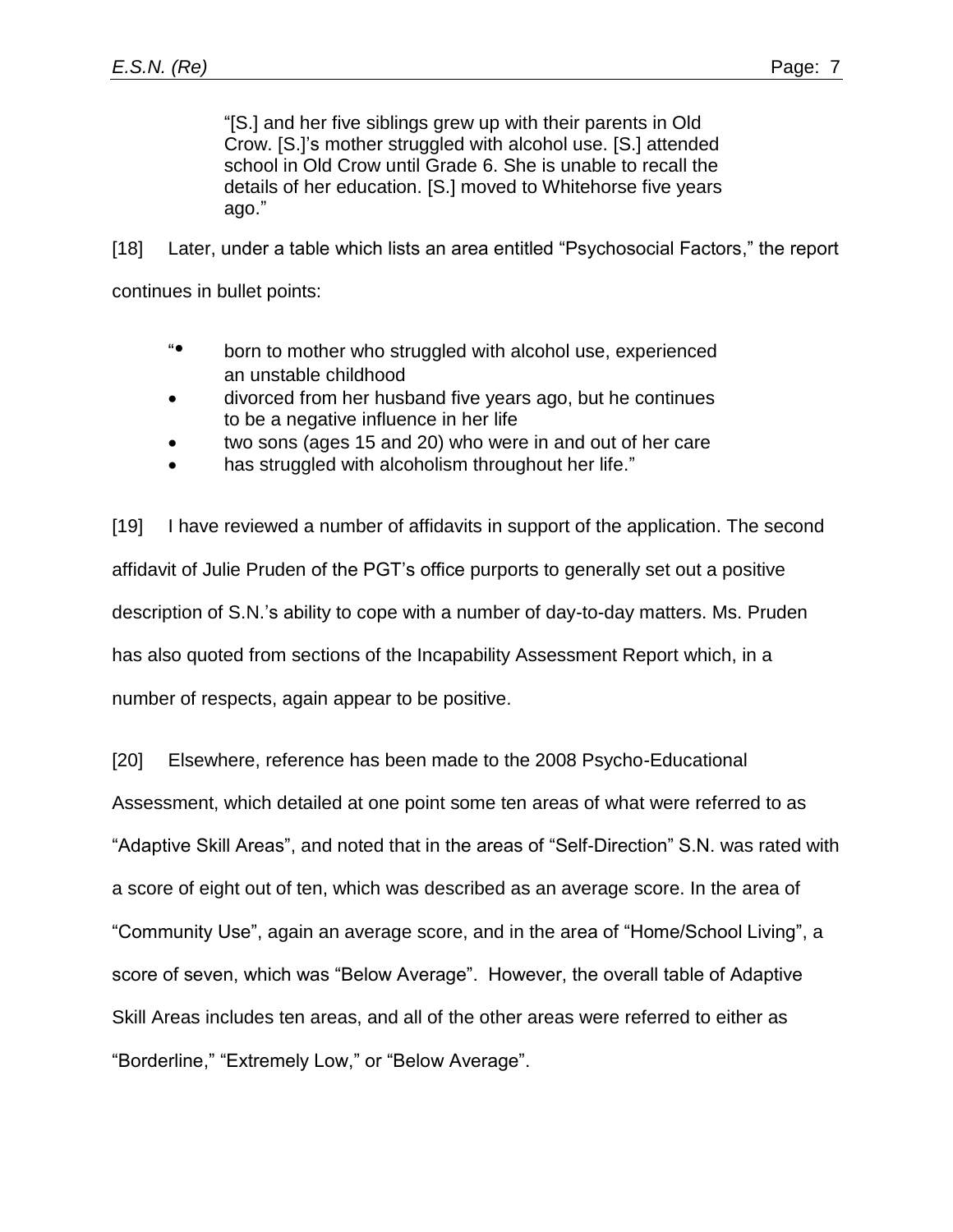[21] A generous interpretation of the selective quotes from the Incapability Assessment Report noted by Ms. Pruden would be that the PGT has put forward all that could be said in favour of the suggestion that S.N. is now at a stage where she is able to thrive, or at least cope, without the benefit of a guardian. A more jaundiced view of the approach would be that the PGT has cherry-picked from the Incapability Assessment Report which, as I have indicated earlier, contains numerous references to S.N.'s incapability in various areas for various reasons.

[22] One of the points that was made by counsel for the PGT in this hearing was to pose the question: What decisions can the PGT properly, effectively, or practically make on S.N.'s behalf?

[23] I am going to return to that theme in a minute, but I want to go back to my suggestion that the second affidavit of Julie Pruden creates an unrealistically rosy description of S.N.'s current abilities. I say that because, although there are some positive references in the Incapability Assessment Report, the third affidavit of Julie Pruden, which was sworn May 13, 2013, indicates that during a period of time when the guardianship order was in place, there were numerous difficulties experienced by S.N. Paragraph 3:

> "Between August 26, 2009 and October 11, 2012, the PGT was informed on numerous occasions, either by Mary Amerongen, [who is a FASSY support worker], Caroline Watt, Darline Lumstrom, or Pierre Allard ('[S.]'s supports') that [S.] was physically beaten during altercations that occurred due to her socializing with undesirable people."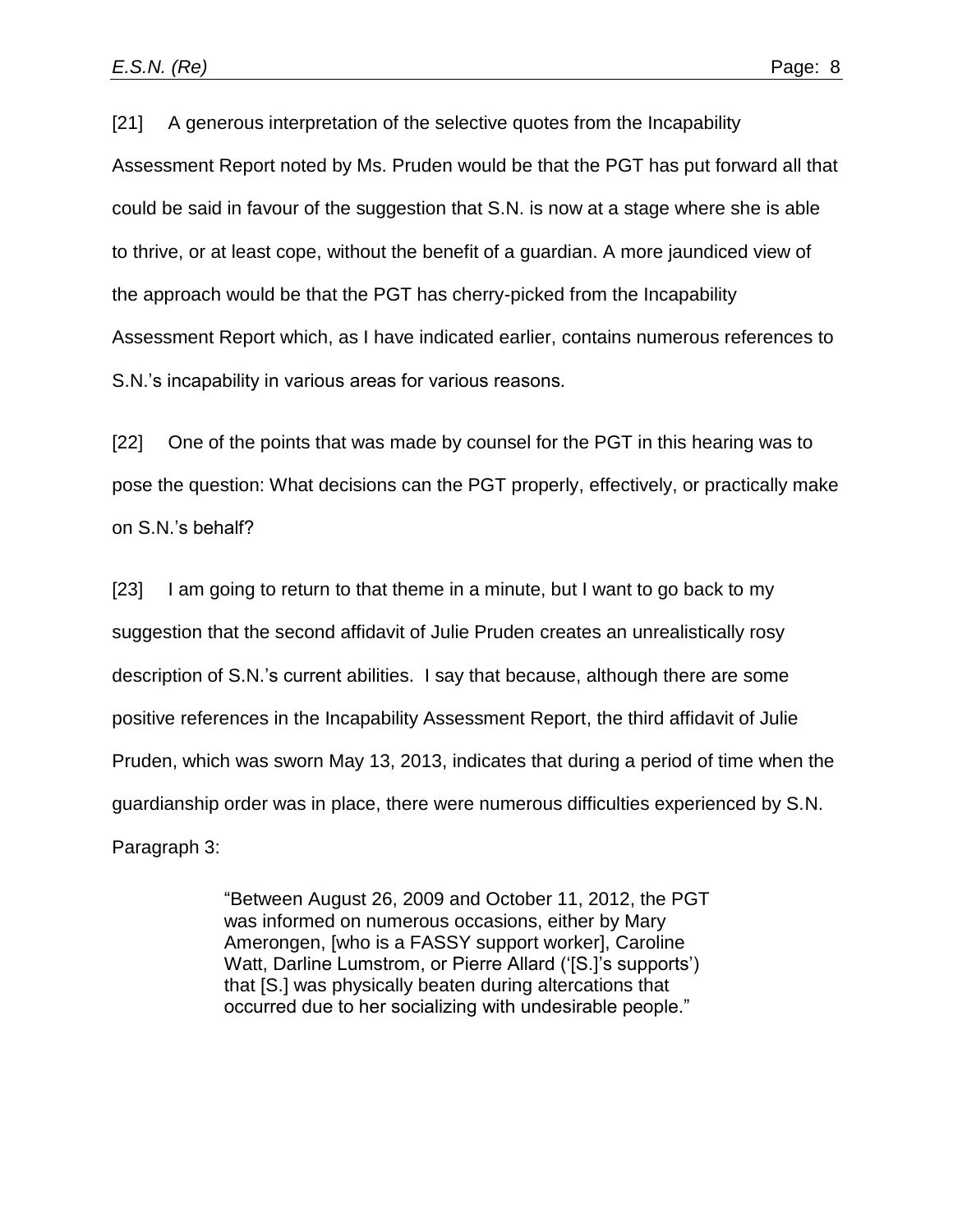### Paragraph 4:

"Between August 26, 2009 and October 11, 2012, the PGT was informed by [S.]'s supports that [S.] attended or was admitted to the hospital numerous times due to her injuries from altercations and/or alcohol abuse."

### Paragraph 5:

"On November 16, 2010, the PGT was informed by [S.]'s supports, after the fact, that [S.] had been stabbed during an altercation."

#### Paragraph 6:

"On October 6, 2011, the PGT was informed by [S.]'s supports that [S.] was raped during a social gathering consisting of undesirable people."

### Paragraph 7:

"On August 21, 2012, the PGT was informed by [S.]'s supports that [S.] was thrown from a moving vehicle during an altercation."

[24] There was also a reference in one of the PGT's affidavits emphasizing that the PGT's office had not been required to make decisions in various areas since the guardianship order, including the areas of health and personal issues. However, that information is directly contradicted by the affidavit of Mary Amerongen, on behalf of FASSY. She deposed, although the date is not clearly specified, to what I gather is a relatively recent incident where S.N. attended at the Whitehorse General Hospital for some medical care. Ms. Amerongen was asked to provide a consent for medical procedures, which she declined to do because of the guardianship order. However, a representative from the PGT's office was contacted, attended the hospital, and signed the consent.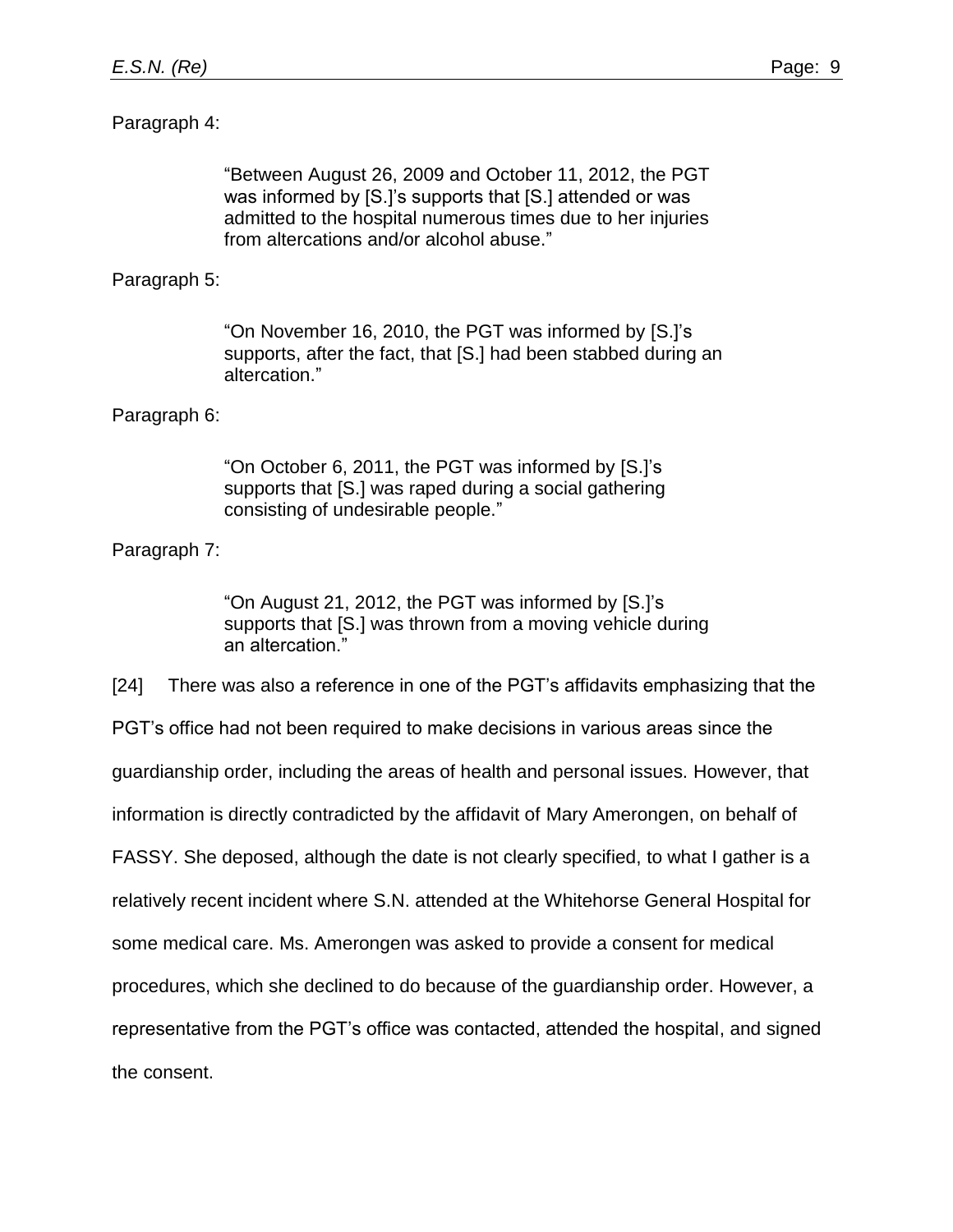[25] Another point that was made by the PGT's counsel is that there are certain individuals, one, the former common-law partner, R.W., and two sisters of S.N., one residing in Old Crow, C.N., and one residing in Whitehorse, G., who would be willing and appropriate to act as substitute decision makers to assist S.N. in her ongoing challenges. There was an earlier mention of S.N.'s mother also being willing and able to act in that capacity, but that appears to have been an error, since there is a more recent reference to S.N.'s mother being incapacitated and residing in the Copper Ridge continuing care facility. None of these people have provided any direct evidence in this regard.

[26] I have some concerns with respect to all three suggested substitute decision makers. First, with respect to R.W., there are the historic references in the Assessment Report and the FAS material indicating that there have been conflicts, at the very least, between R.W. and S.N., and that he has been a negative influence in her life in the past. This runs contrary to the suggestion in the affidavit of Ms. Pruden that more recently R.W. has been someone who has been regularly available to S.N. as a support, who apparently is sober, has taken her to various appointments, and so on.

[27] The other reason I have a concern about R.W. is that, I believe it was in 2011, he and S.N., acting without legal counsel, submitted a consent order to this Court directing that S.N. pay \$300 a month to R.W. as child support, because he was looking after S.N.'s younger son, who was then an older teenager. That order was granted because it was submitted on a consent basis. However, when the PGT learned about the order, they realized that there was no significant benefit to R.W. because he was on social assistance at the time and any money that he received from S.N., presumably coming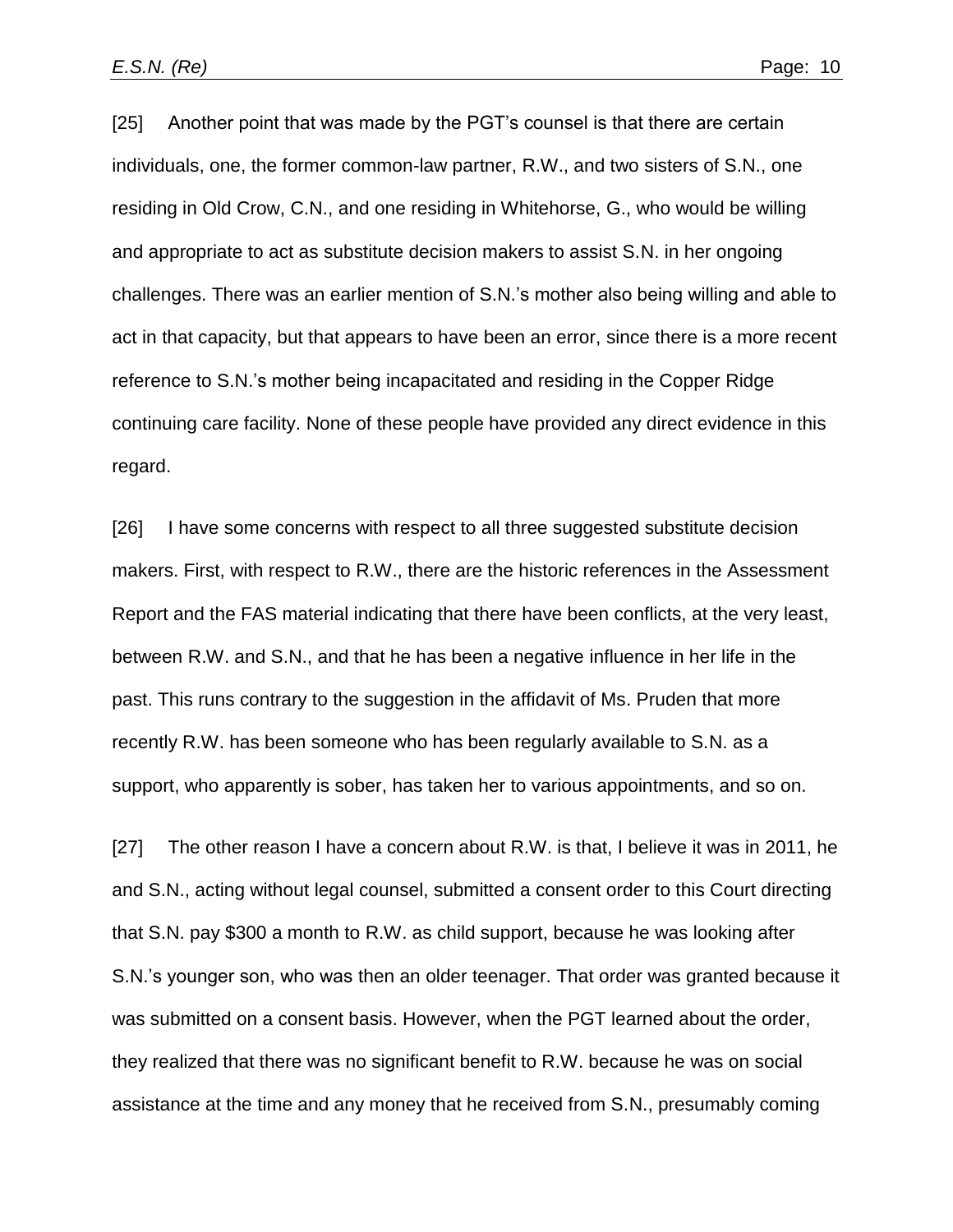from the settlement funds, would have been deducted from his social assistance payments in any event. Accordingly, the PGT made an application to rescind that order and the rescission was granted. All of this calls into question the propriety of R.W.'s involvement in submitting the consent order in the first place.

[28] S.N.'s sister in Old Crow, C.N., was also suggested as a potential substitute decision maker. C.N. was portrayed in one of Ms. Pruden's affidavits as a sober person who, again, was suitable to act in that capacity. However, more recent information from Kelly Cooper, the manager of the Seniors' Services/Adult Protection Unit of Health and Social Services, indicates that she has interviewed C.N.'s son, L.N. I assume L.N. to be an older teenager, who indicates that as recently as June of this year, C.N. was a practicing alcoholic. L.N. described an incident where C.N. came to Whitehorse for the graduation of L.N.'s younger brother, and in the course of the weekend of June 6, 2013, S.N.'s father and mother, both effectively went missing for a brief period of time. The father was located wandering around the community of Carcross, and a search was made for S.N.'s mother. Eventually, both were located. The father was returned to Old Crow and the mother was returned to the Copper Ridge care facility. Significantly, it appears that C.N. was involved in that mismanagement of her parents.

[29] With respect to the remaining individual, G., who resides in Whitehorse, she again is portrayed by the PGT's staff as a sober individual. There is no evidence to the contrary in that regard. However, as recently as this past July, G. declined to cooperate with Ms. Amerongen in making an arrangement to have S.N. spend the night with G. in a sober environment so that she could take the plane back to Old Crow the following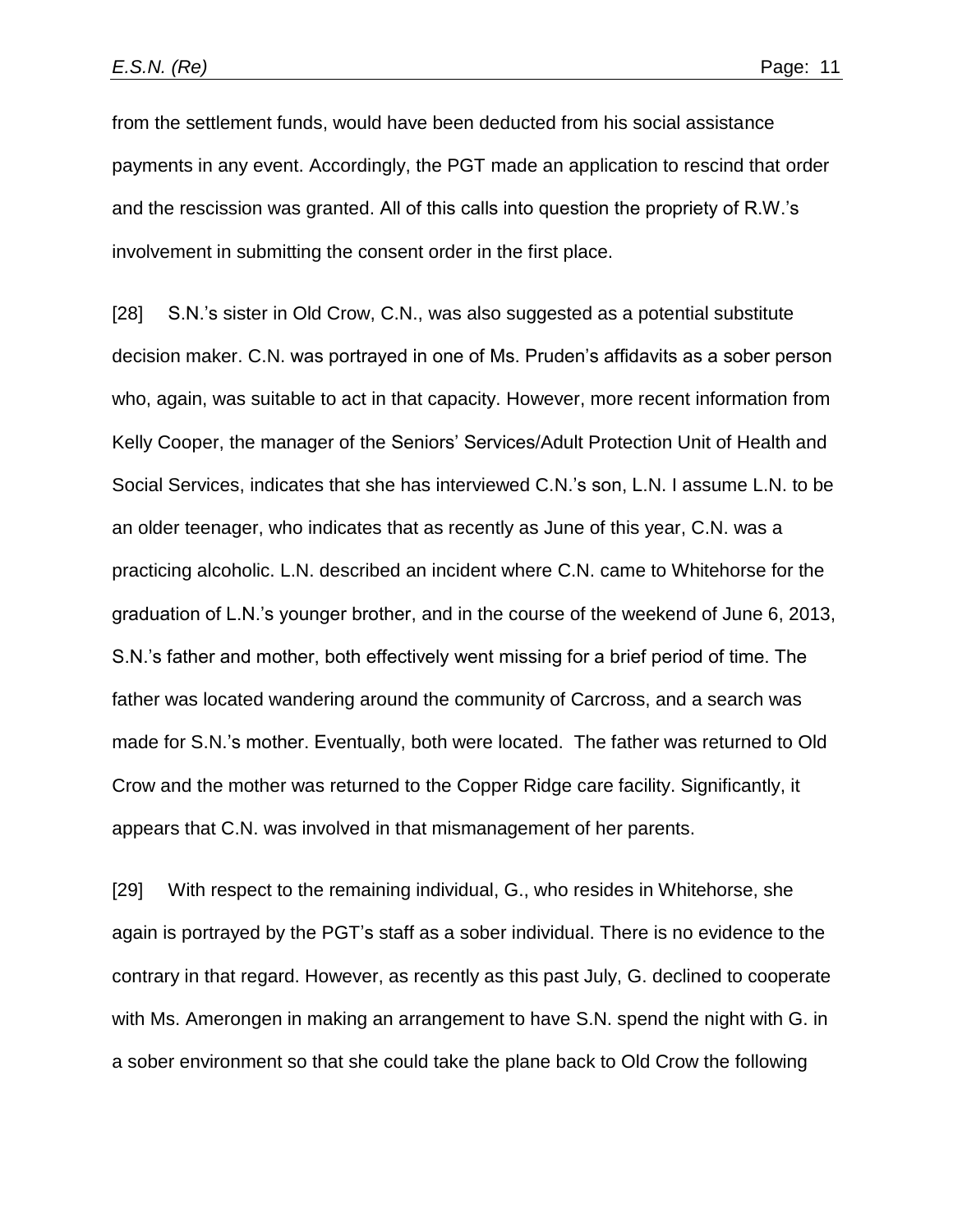day. Thus, it appears that G. is not unconditionally willing to cooperate with S.N.'s supports in all regards.

[30] The upshot is that there does not appear to be a significant change of circumstances in the extent to which S.N.'s family is prepared to step forward and help her, either acting in the role of a guardian or in the role of a substitute decision maker. To the extent that these individuals may be willing to act in the latter capacity, I have significant concerns about their ability to do so in a manner which is consistent with S.N.'s best interests.

[31] I will now return to the question posed by the PGT's counsel in this hearing, which was: What decisions can the PGT effectively make on S.N.'s behalf? I think the best answer to that question comes from a letter which was sent by the Director of Health and Social Services to the PGT dated November 29, 2012, arising from a meeting where the various caregivers and support agencies met to discuss the potential discontinuance of the guardianship order. In expressing her concerns in that regard, the Director of Health and Social Services wrote to the PGT:

"Question #2: In what type of situation do you see PGT being essential as guardian?"

And then the following answers are posed:

- "• Making decisions regarding money that ensure the health and well-being of Ms. [N.] and that protect her from financial abuse from others;
- Making decisions related to health and health care, coordinating health care (including transmission of pertinent health information), scheduling appointments, following-up and consenting to medical treatment;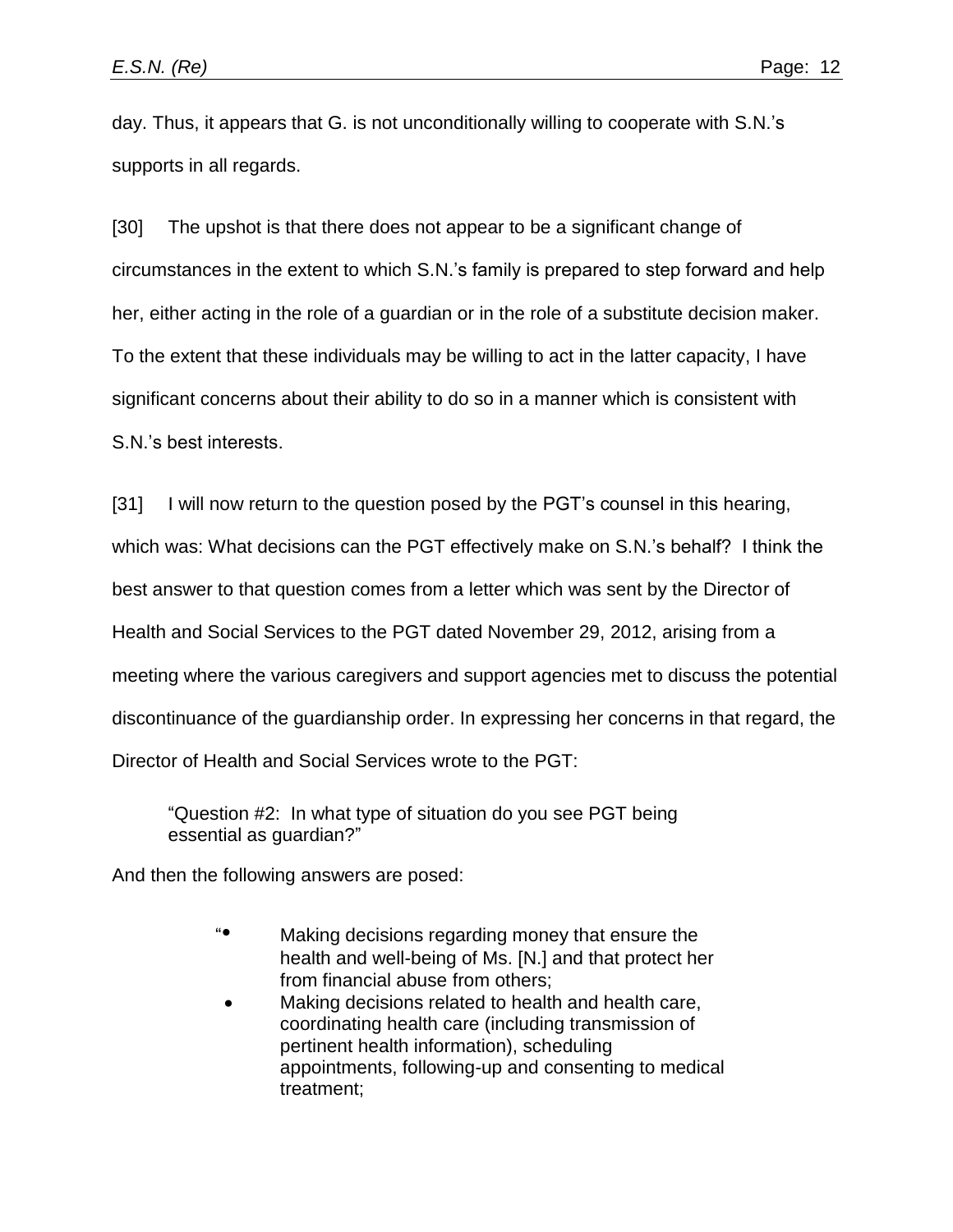- Making decisions regarding appropriate housing, counselling and other daily living care required;
- Making decisions and initiating action to ensure Ms. [N.]'s legal interests and responsibilities are looked after including accessing legal counsel, signing legal documents, accessing benefits to which she may have a legal entitlement."

[32] The PGT's counsel has further argued in this hearing that, as I understood her,

the PGT is not in a position to make decisions over the objection of S.N. In particular,

that S.N. is free to make decisions which are not in her best interests, such as

continuing to abuse alcohol and spending time in Whitehorse, in and out of various

undesirable accommodations and presumably on the street a good deal of the time,

where she is exposed to the kind of danger that I have referred to earlier. I do not

understand that submission. To the extent that the PGT's counsel has made the

statement that the PGT's office is not in a position to direct where, for example, where

S.N. may live, that submission is contradicted by the "personal affairs" decision making

power in the order of Veale J. The submission also runs counter to the expressed

powers set out in s. 38(1) of the *Act*:

"38(1) Without limiting s. 36 or 37, the Supreme Court may authorize a guardian to do one or more of the following:

- (a) decide where the adult is to live and with whom, including whether the adult should live in a care facility;
- (b) decide whether the adult should work and, if so, the type of work, for whom the adult is to work, and related matters;
- (c) decide whether the adult should participate in any educational, vocational or other training and, if so, the type of training and related matters;
- (d) decide whether the adult should apply for any licence, permit, approval or other authorization required by law;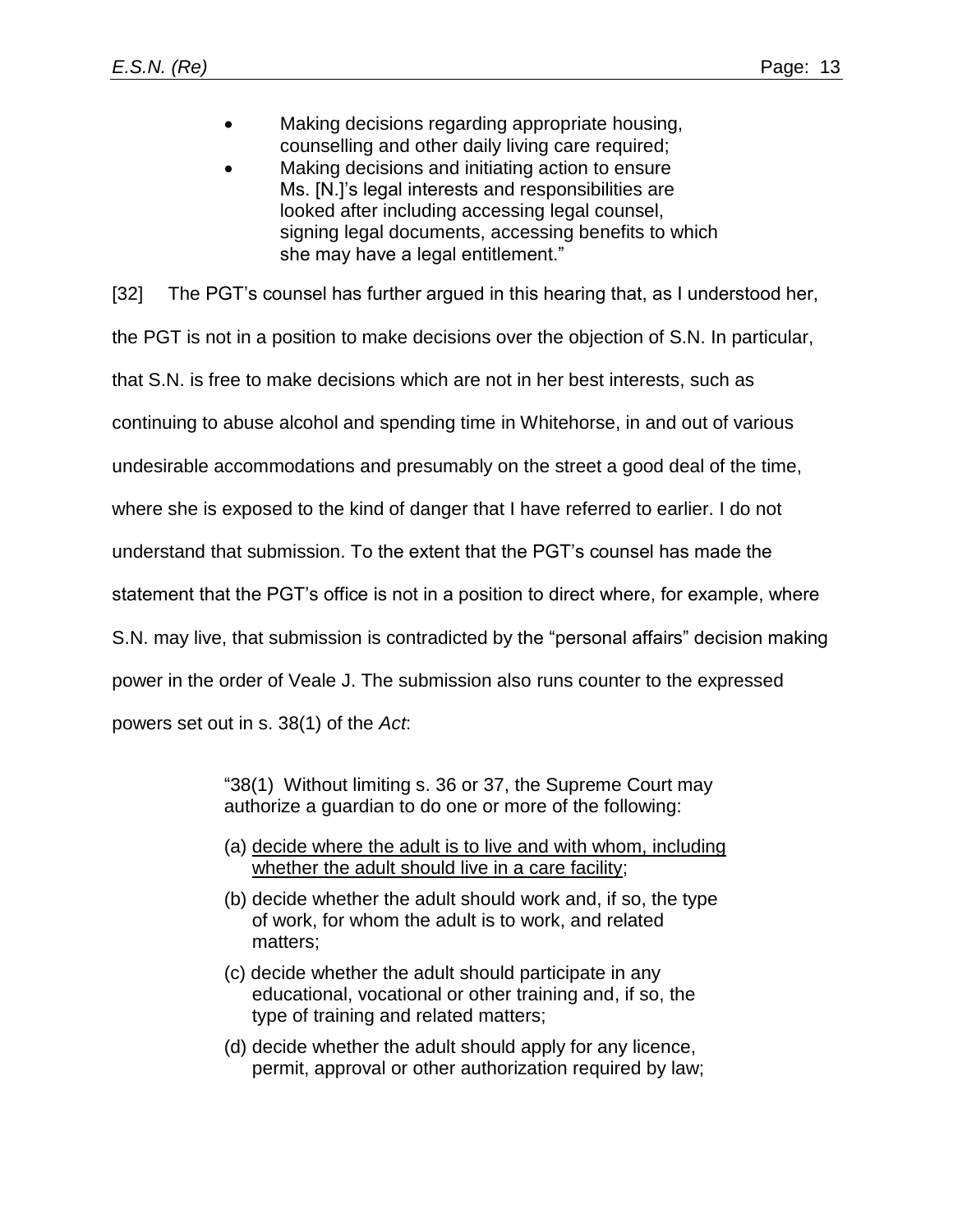- (e) obtain legal services for the adult and instruct counsel to commence, continue, compromise, defend or settle any legal proceedings on the adult's behalf;
- (f) decide whether or not the adult should receive care, and give or refuse consent to care, in accordance with the *Care Consent Act*;
- (g) make decisions about daily living activities on behalf of the adult, including decisions about the adult's
	- (i) hygiene, diet, and dress
	- (ii) social activities, and
	- (iii) companions;
- (h) physically restrain, move and manage the adult, or have the adult physically restrained, moved or managed." (my emphasis)
- [33] As s. 38 also refers to s. 37, for completeness I will include that section also:

"37(1) The Supreme Court may give a guardian only the authority that

- (a) is necessary to make or assist in making decisions about the adult's affairs;
- (b) will result in the most effective but the least restrictive and intrusive form of assistance and support for the adult; and
- (c) is required to provide the care, assistance and protection necessary to meet the adult's needs.

(2) Subject to subsection (1), an order appointing a guardian may contain any provisions the Supreme Court thinks fit and in the best interests of the adult;"

[34] Section 37(1) is obviously a reflection of the principles set out in s. 2, which I

dealt with at the outset of these reasons. However, it is clearly open to this Court to

specifically authorize the PGT, for example, to decide where S.N. is to live and under

what circumstances.

[35] Section 52 of the *Act* sets out the powers of this Court on an application to cancel the guardianship order: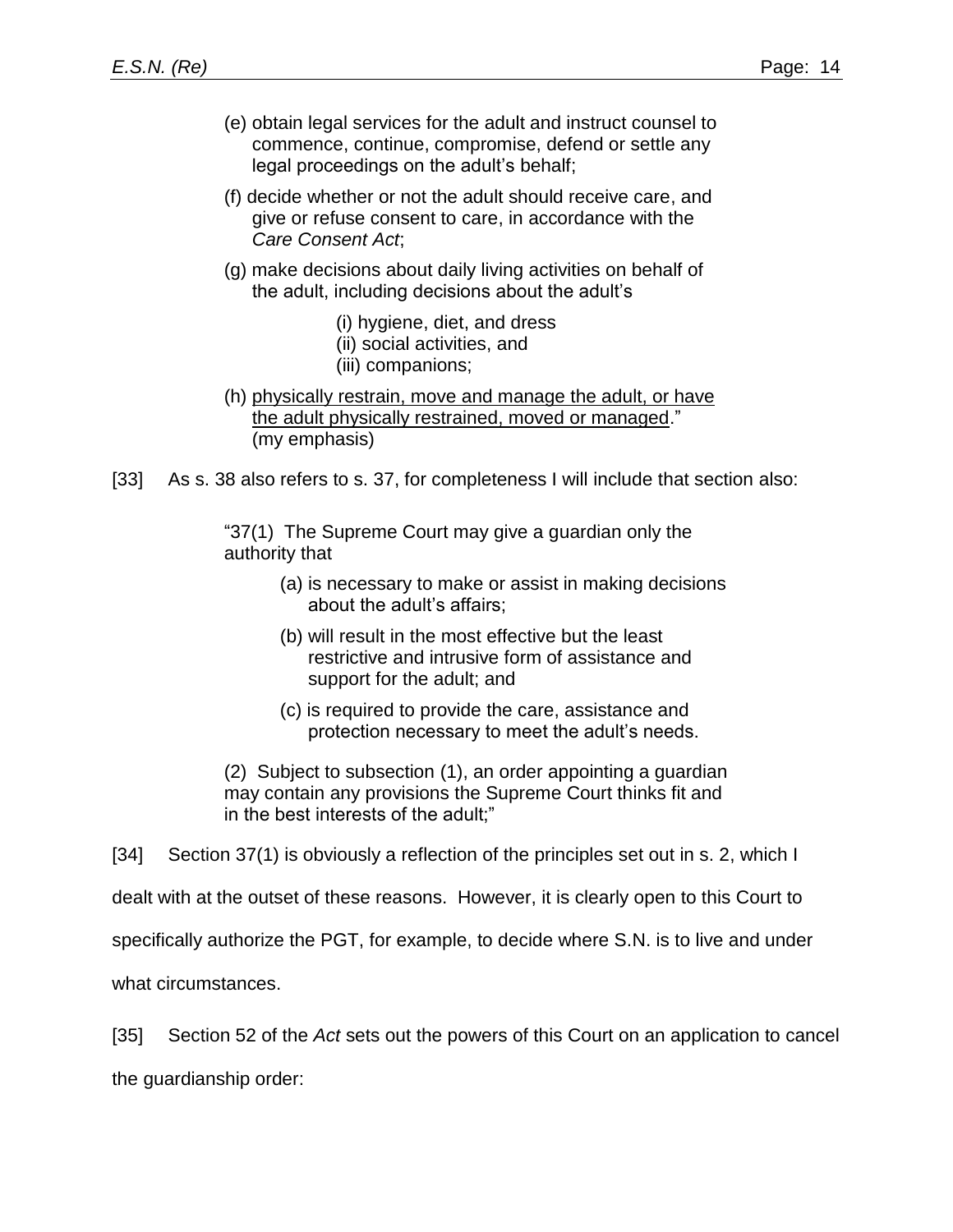"52(3) After hearing the matter the court may

- (a) confirm the order appointing the guardian;
- (b) cancel the order;

...

…

(c) change the order in any way that the court thinks fit and in the best interests of the adult, including, without limiting this,

(iii) increase or decrease the power of a guardian ...

(d) make any other order that the court thinks fit and in the best interests of the adult."

[36] There is evidence on the record that suggests that S.N. does quite well when she is living in Old Crow because, (a) it is her home community; (b) there are a number of friends and family there that provide support for her; (c) she generally seems to be able to remain sober while she is there; and (d) she has the support of her First Nation and, in particular, an identified support worker. S.N. is also able to obtain a limited amount of employment in Old Crow as a domestic housecleaner, which I mentioned earlier. There is a reference to her being quite good, even excellent, in that regard. There is also a reference to her attending beading sessions with elders in the community, thus fulfilling some of her cultural pursuits. Generally speaking, the reports about S.N.'s progress are that she thrives when she is in Old Crow.

[37] Thus, I made the suggestion to the PGT's counsel about whether there would be some way of actually making a direction that she reside there, as the legislation seems to anticipate. Also, as many of S.N.'s trips to Whitehorse have been taken through medical evacuations, I asked whether some kind of a protocol could be put in place with the respective authorities in charge of those medical evacuations, and the airlines that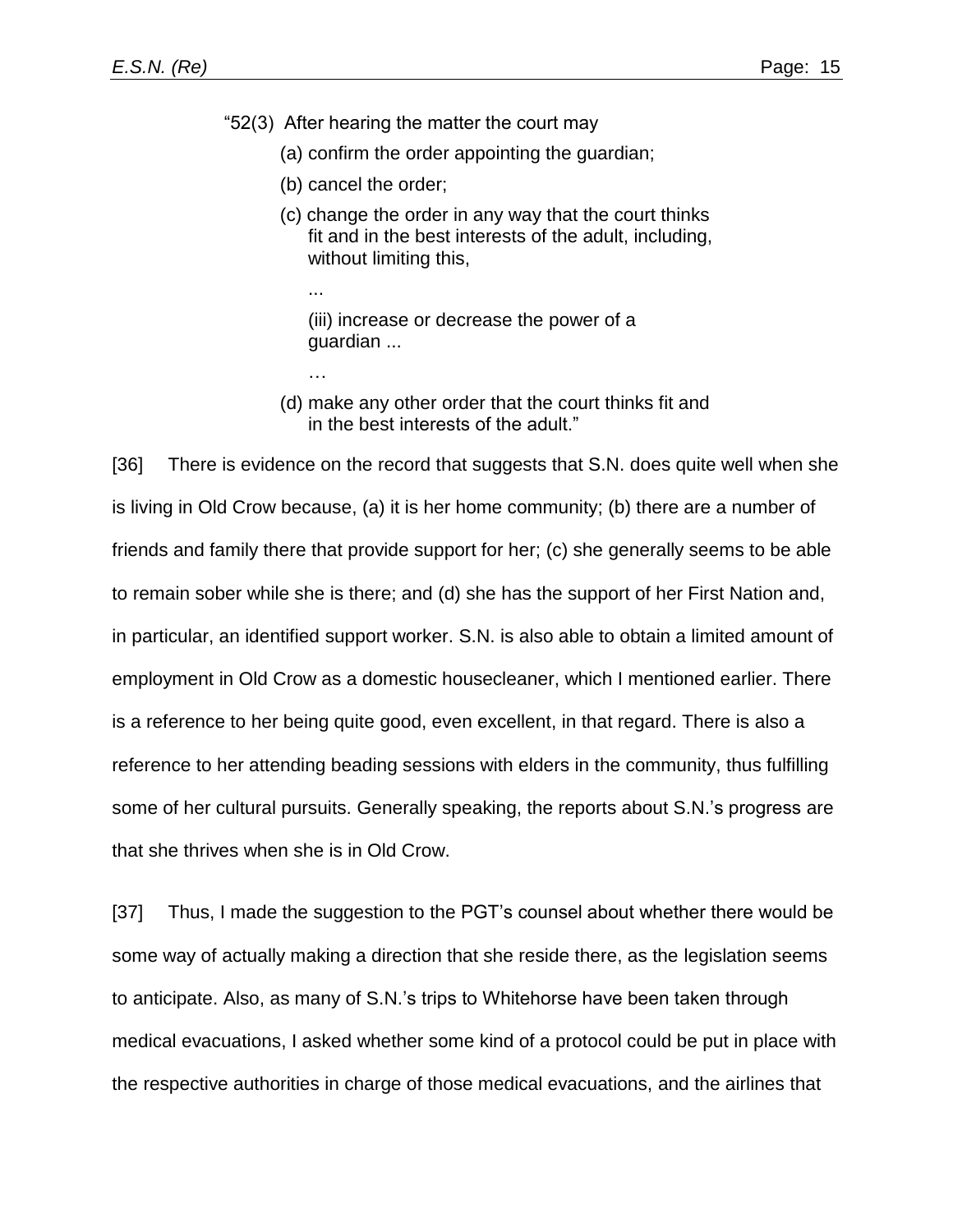fly in and out of Old Crow, that S.N. not to be able to make bookings on her own behalf to fly to or from Whitehorse or elsewhere without the PGT's approval. I was informed in the hearing that this was previously tried with Air North without success. Nevertheless, I would encourage the PGT's staff to further pursue options in that regard, because if such a protocol could be put in place, it may well be a solution to many of these problems.

[38] The fact that S.N. is technically an adult, chronologically, is not a justification for anybody saying, "Well, she is an adult, she can make her own decisions and we are not going to restrict her from doing X, Y, or Z, including making bookings on charter or public airlines." That is not an answer, in my view. S.N. is deemed not to be capable in that area. Pursuant to the existing guardianship order, she is deemed to be incapable in financial, legal, health care, or personal matters. Thus, technically, S.N. should not be even be seen to be capable of making the simplest contract, which is what one does when one buys an airplane ticket. It must be remembered that, for all intents and purposes, S.N. seems to have the intellectual ability of a young, perhaps five or sixyear-old child.

[39] S.N. is referred to in the FAS Evaluation as being functionally illiterate. There was a reference to her verbal I.Q. of 61, placing her in the extremely low range, the  $0.5<sup>th</sup>$ percentile. Notwithstanding her ability to do certain things, and perhaps bluff her way through certain relationships, as the PGT stresses, I repeat that she is somebody who operates at the level of a relatively young child. Thus, I do not see why it would be so difficult to put a protocol in place to restrict her movements, which would eventually and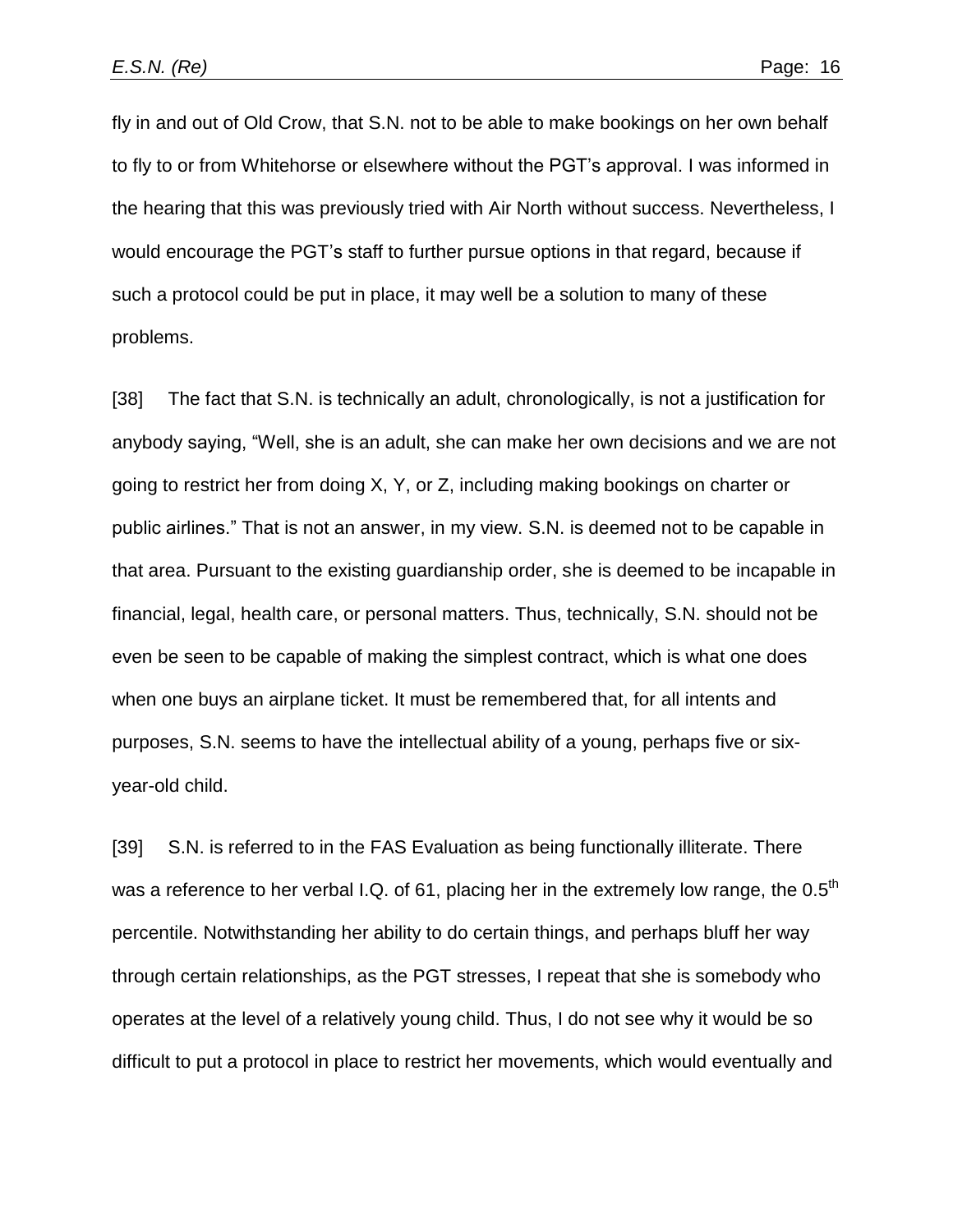effectively result in her being confined to the community of Old Crow, with the possible exception of emergencies, where time is of the essence.

[40] The other point made by the PGT's counsel is that, given the small staff and limited resources of the PGT's office, the PGT does not have the wherewithal to make decisions about S.N.'s daily living needs. I understand and appreciate that. However, I also stress that the various support workers, including FASSY, the agencies within Health and Social Services, her support worker and her First Nation, have all indicated that they are prepared to continue to work with the PGT's office in providing the day-today assistance, so long as there is somebody at the top who can make the important decisions when they need to be made, for example, signing medical consents, dealing with legal issues, and so on.

[41] I also made the suggestion to counsel during the hearing that, in the event that I dismiss the application to cancel the order, a copy of the amended order, if it is amended, should somehow be electronically forwarded to Yukon Health and Social Services, so that S.N.'s file can be "flagged" accordingly. This is with the expectation that, in the event S.N. returns to the Old Crow Health Centre or the Whitehorse General Hospital Emergency Department, the first thing that a healthcare provider is going to see on the computer file is that S.N. is subject to a guardianship order and is not in a position to make her own demands and provide her own consents unless the PGT is involved. Again, I fail to see why that cannot be done and I encourage the PGT's staff to investigate this possibility as well.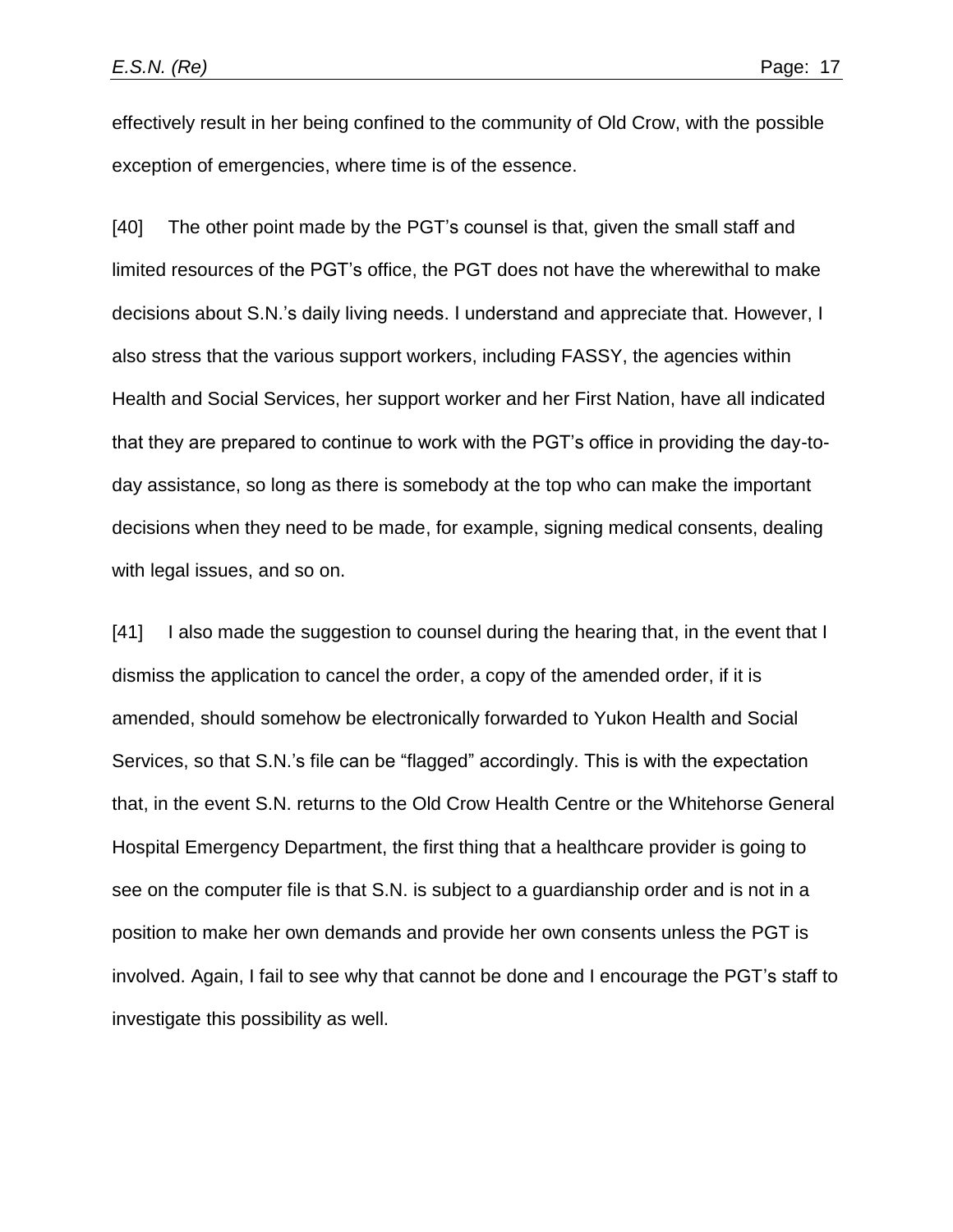[42] At the end of the day, I return to the language in s. 51(1)(a). The onus is on the PGT to satisfy me that:

> "(a) the adult's needs, circumstances, or ability to manage their affairs has changed significantly and a change or cancellation of the order appears to be in the best interests of the adult;" (my emphasis)

[43] Clearly, there has been a change, in terms of S.N.'s financial circumstances, since the seventy-plus thousand dollar settlement has been exhausted. However, I do not find that there has been a "significant" change in her needs or her ability to manage her affairs. Further, to the extent that there has been any such change, there is really no evidence that any change regarding her ability to cope is such that a "cancellation of the order appears to be in [her] best interests."

[44] I conclude, however, that an amendment to the order would appear to be in S.N.'s best interests. At this point I would invite counsel to comment on incorporating an amendment to para. 1 of the June 15, 2010 order, to indicate, perhaps, something along the lines of "Without limiting the generality of the forgoing, the guardian is authorized to do the following," and then listing paragraphs (a) through (h) of s. 38(1) of the *Act*, as I have already into the record.

[45] Ms. Hartling, you wanted an opportunity to comment on that before I make the order.

[46] MS. HARTLING: Yes, I did. In particular -- if I can just have a moment to get the list. There is concern about being able to physically restrain, move, or manage the adult, or having the adult physically restrained, moved, or managed. PGT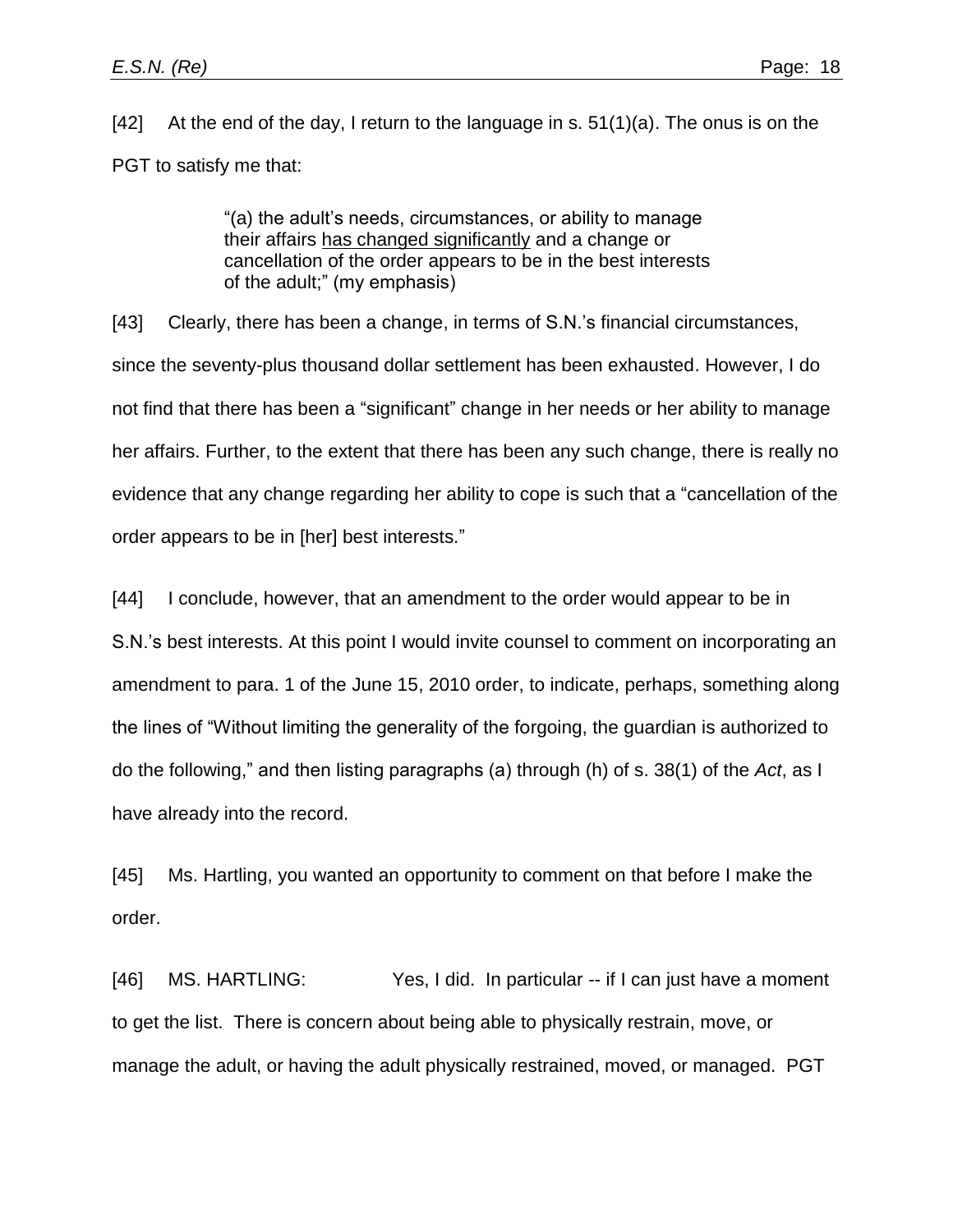does not want that specific term in there. They hesitate in any way to physically restrain anyone and it doesn't appear that S. would need that.

[47] THE COURT: Well, given the authority that you have to decide where she is to live and the other comments I have made about possible conditions that could be considered to restrict her movement, it may not be necessary.

[48] MS. HARTLING: Thank you.

[49] THE COURT: Ms. Mooney?

[50] MS. MOONEY: Well, I do believe it may be necessary. We don't know. I don't think it would hurt to have that in there. I think that's a common term in powers of attorney that people enter into, because we don't know what's going to happen and there may be a time where somebody has to be restrained and held in Copper Ridge, or held at Whitehorse Hospital, and that I think it would be appropriate for the guardian to have that ability should it be necessary.

[51] MS. HARTLING: The order is supposed to be least intrusive.

[52] MS. MOONEY: I don't think that that is intrusive. It may be something -- there are times where S. is at risk to herself. I think that if you have that ability to say, "No, she has to be held; she has to be kept in the hospital; she can't go," that that is something that is very foreseeable that that could happen and that it would be helpful to have that in the order. I think that is something that is regularly given to guardians, so I think it should be in.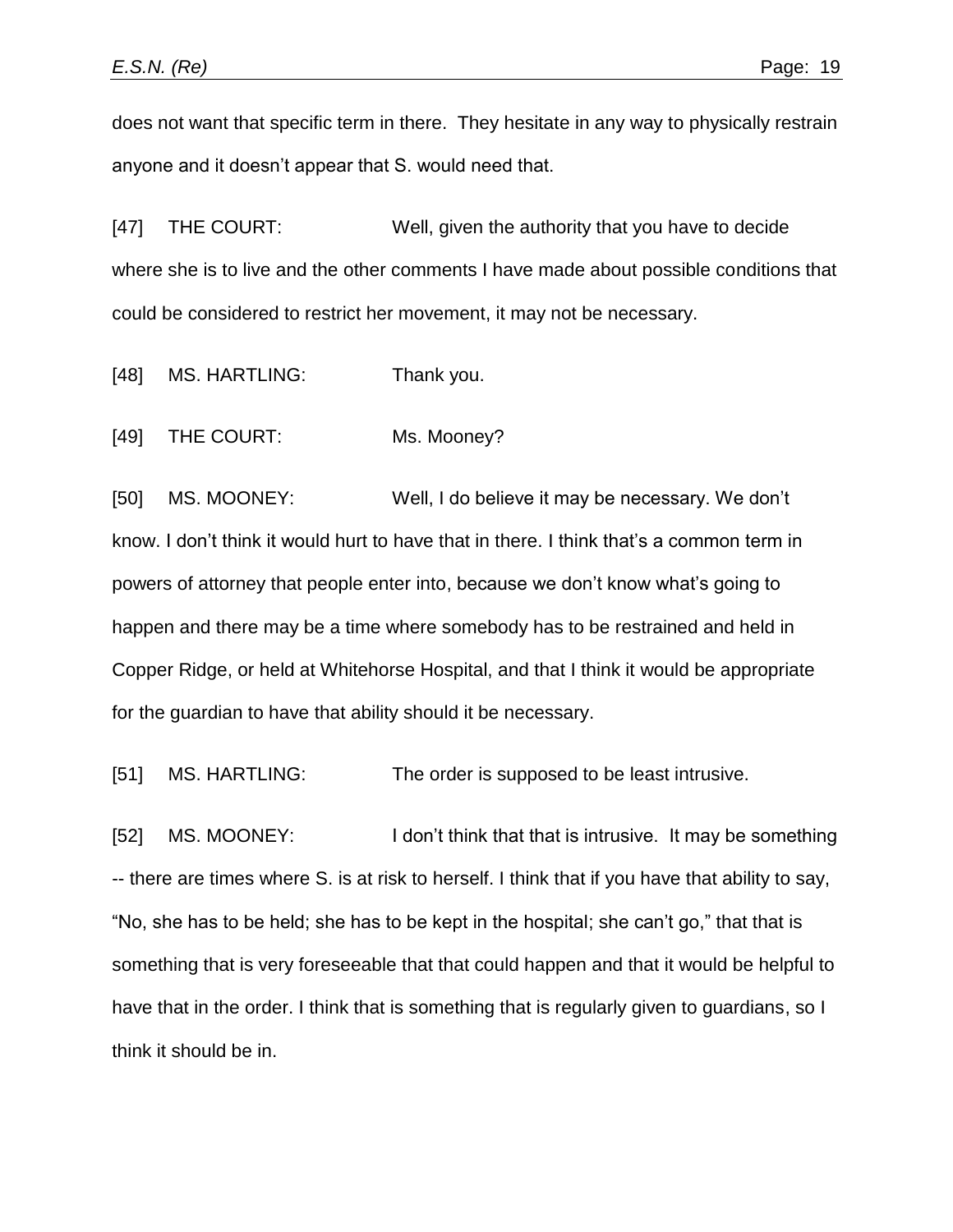[53] The other thing that I think my clients were interested in, they were seeking that all of those powers be incorporated into the order and wondered if it needed to specifically speak to travel. I think it's kind of implied in there that they would have the ability to say that she can't travel out of the Yukon, or she can't get on the plane, you know, with Air North, but I'm wondering if there should be a specific reference that she would need the permission of the guardian to travel?

[54] THE COURT: Well, okay. I have heard from counsel on the issue of the physical restraint provision in s. 38(1)(h). Given the concerns expressed with the various difficulties that S.N. has experienced: being assaulted and being sexually assaulted, being thrown from a vehicle, and so on, as were detailed in Ms. Pruden's third affidavit, I am anticipating that a scenario may arise where, for example, she is legitimately sent to Whitehorse General Hospital for some kind of medical treatment, and decides to walk out of the hospital and go drinking. If there is no option of physically restraining her from doing so or managing her in that regard, and she is at risk, then that is not in her best interest. Now, whether the PGT chooses to exercise that power in their discretion is another matter entirely, and it raises other issues, potentially, because they have certain obligations which arise by virtue of being a guardian, but that is for another day. I will, however, include sub-paragraph (h) as part of the amendment.

[55] For the sake of clarity, then, what I am going to order is that the order of Justice Veale of June 15, 2010, para. 1 be amended as follows, to add the following paragraph, that: